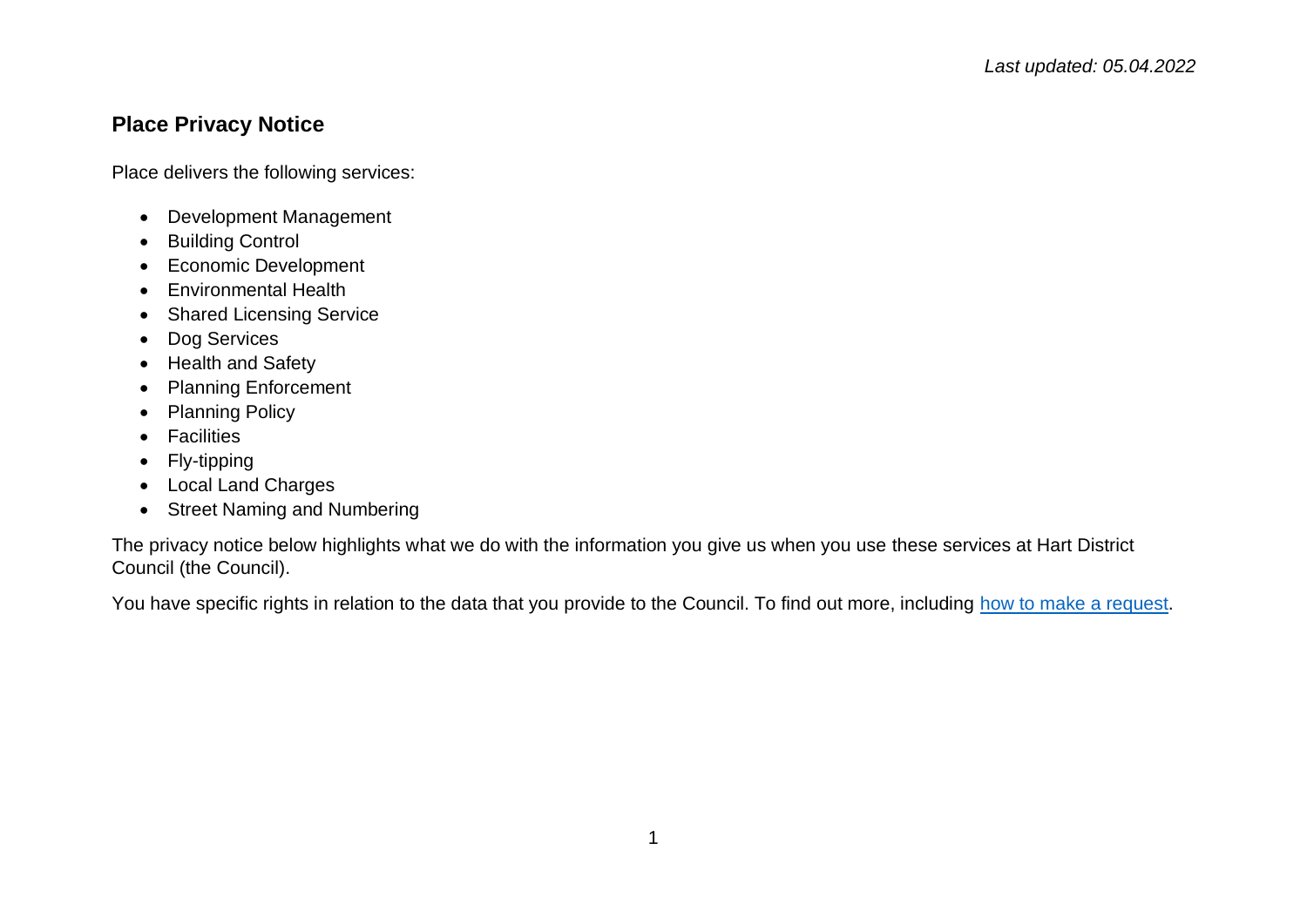| <b>Service</b><br>Area<br>covered by<br>this Privacy<br><b>Notice</b> | <b>Purpose of the</b><br><b>Processing</b>                                                                                                                                                                                                                                                                        | Lawful<br><b>Basis for</b><br><b>Processing</b><br><b>Personal</b><br>Data | <b>Categories of</b><br><b>Personal</b><br>Data being<br><b>Processed</b>                                                                          | <b>Special</b><br><b>Categories of</b><br><b>Personal</b><br>Data being<br><b>Processed (if</b><br>appropriate) | <b>Conditions</b><br>for<br><b>Processing</b><br><b>Special</b><br><b>Categories</b><br><b>of</b><br><b>Personal</b><br><b>Data</b> | Who the<br>Data might<br>be shared<br>with                                            |  |  |
|-----------------------------------------------------------------------|-------------------------------------------------------------------------------------------------------------------------------------------------------------------------------------------------------------------------------------------------------------------------------------------------------------------|----------------------------------------------------------------------------|----------------------------------------------------------------------------------------------------------------------------------------------------|-----------------------------------------------------------------------------------------------------------------|-------------------------------------------------------------------------------------------------------------------------------------|---------------------------------------------------------------------------------------|--|--|
| Development<br>Management                                             | Please see https://www.hart.gov.uk/planning-residents for details of the Development Management Privacy<br><b>Notice</b>                                                                                                                                                                                          |                                                                            |                                                                                                                                                    |                                                                                                                 |                                                                                                                                     |                                                                                       |  |  |
| <b>Building</b><br>Control                                            | Please see the downloadable application forms available at https://www.hart.gov.uk/building-control for details<br>of the Building Control Privacy Notice                                                                                                                                                         |                                                                            |                                                                                                                                                    |                                                                                                                 |                                                                                                                                     |                                                                                       |  |  |
| Economic<br>Development                                               | <b>The Council</b><br>processes personal<br>information for the<br>following purposes:<br>• to enable Enterprise<br>South to provide<br>free business<br>support to<br>businesses across<br>the district;<br>• to consider<br>applications for<br>filming in the<br>district;<br>for general e-mail<br>enquiries. | Consent<br>Legal<br>Obligation                                             | Name,<br>address, e-mail<br>address,<br>telephone<br>number, name of<br>business /<br>organisation,<br>support and<br>advice required,<br>position | Not applicable                                                                                                  | <b>Not</b><br>applicable                                                                                                            | Staff,<br>Enterprise<br>South,<br>Councillors,<br><b>National Fraud</b><br>Initiative |  |  |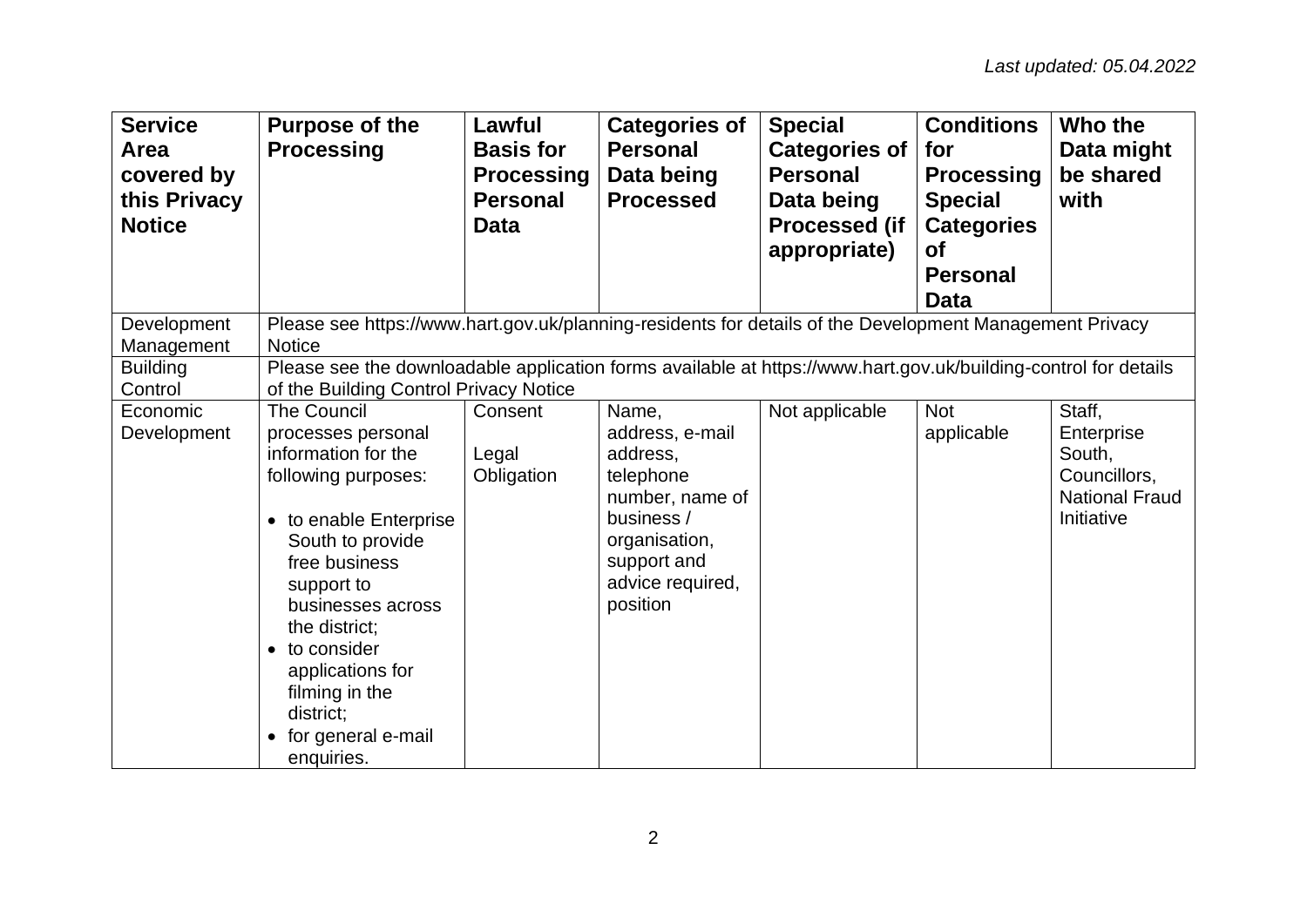| <b>Service</b><br>Area<br>covered by<br>this Privacy<br><b>Notice</b> | <b>Purpose of the</b><br><b>Processing</b>                                                                                                                                                                                                                                                                                                                                                                                         | Lawful<br><b>Basis for</b><br><b>Processing</b><br><b>Personal</b><br>Data | <b>Categories of</b><br><b>Personal</b><br>Data being<br><b>Processed</b>                                                                                                           | <b>Special</b><br><b>Categories of</b><br><b>Personal</b><br>Data being<br><b>Processed (if</b><br>appropriate) | <b>Conditions</b><br>for<br><b>Processing</b><br><b>Special</b><br><b>Categories</b><br><b>of</b><br><b>Personal</b><br><b>Data</b> | Who the<br>Data might<br>be shared<br>with                                                                                                                                                                                                                                                                                           |
|-----------------------------------------------------------------------|------------------------------------------------------------------------------------------------------------------------------------------------------------------------------------------------------------------------------------------------------------------------------------------------------------------------------------------------------------------------------------------------------------------------------------|----------------------------------------------------------------------------|-------------------------------------------------------------------------------------------------------------------------------------------------------------------------------------|-----------------------------------------------------------------------------------------------------------------|-------------------------------------------------------------------------------------------------------------------------------------|--------------------------------------------------------------------------------------------------------------------------------------------------------------------------------------------------------------------------------------------------------------------------------------------------------------------------------------|
| Environmental<br>Health                                               | <b>The Council</b><br>processes personal<br>information for the<br>following purposes:<br>• enforcement of<br>environmental<br>health functions;<br>• recording and<br>gathering evidence;<br>• sharing with public<br>bodies to facilitate<br>partnership working;<br>• public safety<br>(events);<br>• disease monitoring<br>and investigating<br>infectious diseases;<br>• advice and<br>information by way<br>of a newsletter; | <b>Public Task</b><br>Legal<br>Obligation<br>Consent                       | Name, address,<br>telephone<br>number, e-mail<br>address, date of<br>birth, name of<br>licensee (Animal<br>Welfare, if no<br>business name),<br>qualifications,<br>noise recordings | Disclosure and<br><b>Barring Service</b><br>check                                                               | Substantial<br>public interest                                                                                                      | Primary<br>Authority,<br>Environment<br>Agency,<br>other local<br>authorities,<br>National<br>Institute for<br>Health<br>Protection,<br>health<br>professionals,<br>Foods<br><b>Standards</b><br>Agency, Health<br>and Safety<br>Executive,<br>Police,<br>Ambulance,<br>Fire & Rescue<br>Service, SDK<br>(pest control<br>provider), |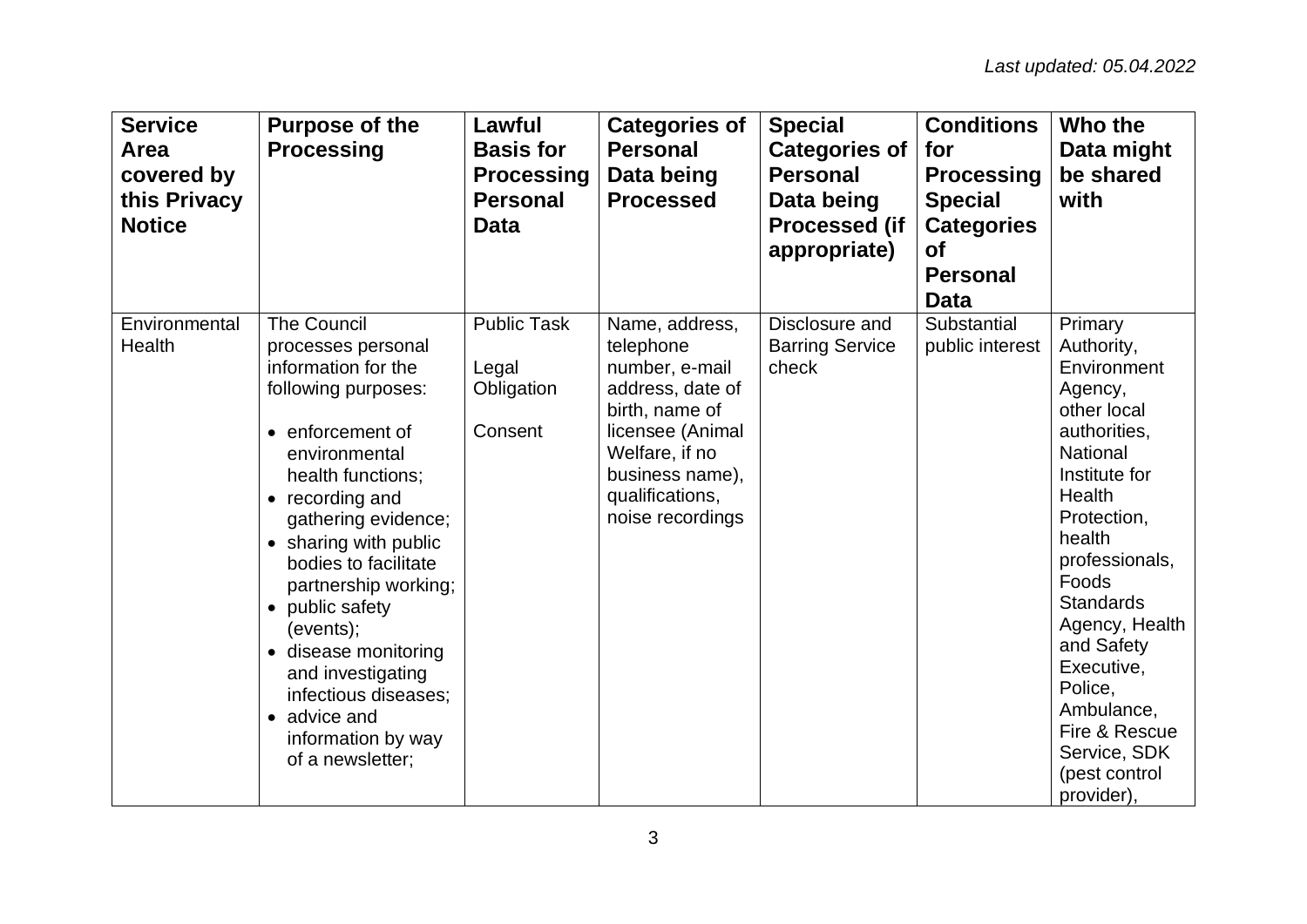| <b>Service</b><br>Area<br>covered by<br>this Privacy<br><b>Notice</b> | <b>Purpose of the</b><br><b>Processing</b>                                                                                                                                                                                                                                                                                                                                                                       | Lawful<br><b>Basis for</b><br><b>Processing</b><br><b>Personal</b><br>Data | <b>Categories of</b><br><b>Personal</b><br>Data being<br><b>Processed</b> | <b>Special</b><br><b>Categories of</b><br><b>Personal</b><br>Data being<br><b>Processed (if</b><br>appropriate) | <b>Conditions</b><br>for<br><b>Processing</b><br><b>Special</b><br><b>Categories</b><br><b>of</b><br><b>Personal</b><br><b>Data</b> | Who the<br>Data might<br>be shared<br>with                                                                                                                                                                                                                                                                      |
|-----------------------------------------------------------------------|------------------------------------------------------------------------------------------------------------------------------------------------------------------------------------------------------------------------------------------------------------------------------------------------------------------------------------------------------------------------------------------------------------------|----------------------------------------------------------------------------|---------------------------------------------------------------------------|-----------------------------------------------------------------------------------------------------------------|-------------------------------------------------------------------------------------------------------------------------------------|-----------------------------------------------------------------------------------------------------------------------------------------------------------------------------------------------------------------------------------------------------------------------------------------------------------------|
|                                                                       | • delivery of a pest<br>control service<br>across the district;<br>• licensing of special<br>treatments;<br>• licensing of scrap<br>metal dealers;<br>• enforcement of food<br>hygiene, health and<br>safety, animal<br>welfare & special<br>treatment licensing;<br>• air pollution filing<br>system;<br>• private water supply<br>filing system;<br>• cameras SD cards;<br>• noise recordings<br>and software. |                                                                            |                                                                           |                                                                                                                 |                                                                                                                                     | contractors,<br>housing<br>associations,<br>Department for<br>Environment,<br>Food and<br>Rural Affairs,<br>Hampshire<br>County<br>Council,<br>landowners,<br>staff, Office for<br><b>Product Safety</b><br>and Standards,<br>Ministry of<br>Housing,<br>Communities<br>and Local<br>Government,<br>Councillors |
| Shared<br>Licensing<br>Service                                        | <b>The Council</b><br>processes personal                                                                                                                                                                                                                                                                                                                                                                         | Legal<br>Obligation                                                        | Name, address,<br>telephone<br>number, e-mail                             | Medical history,<br>immigration                                                                                 | Substantial<br>public interest                                                                                                      | Members of<br>the public,<br>Police,                                                                                                                                                                                                                                                                            |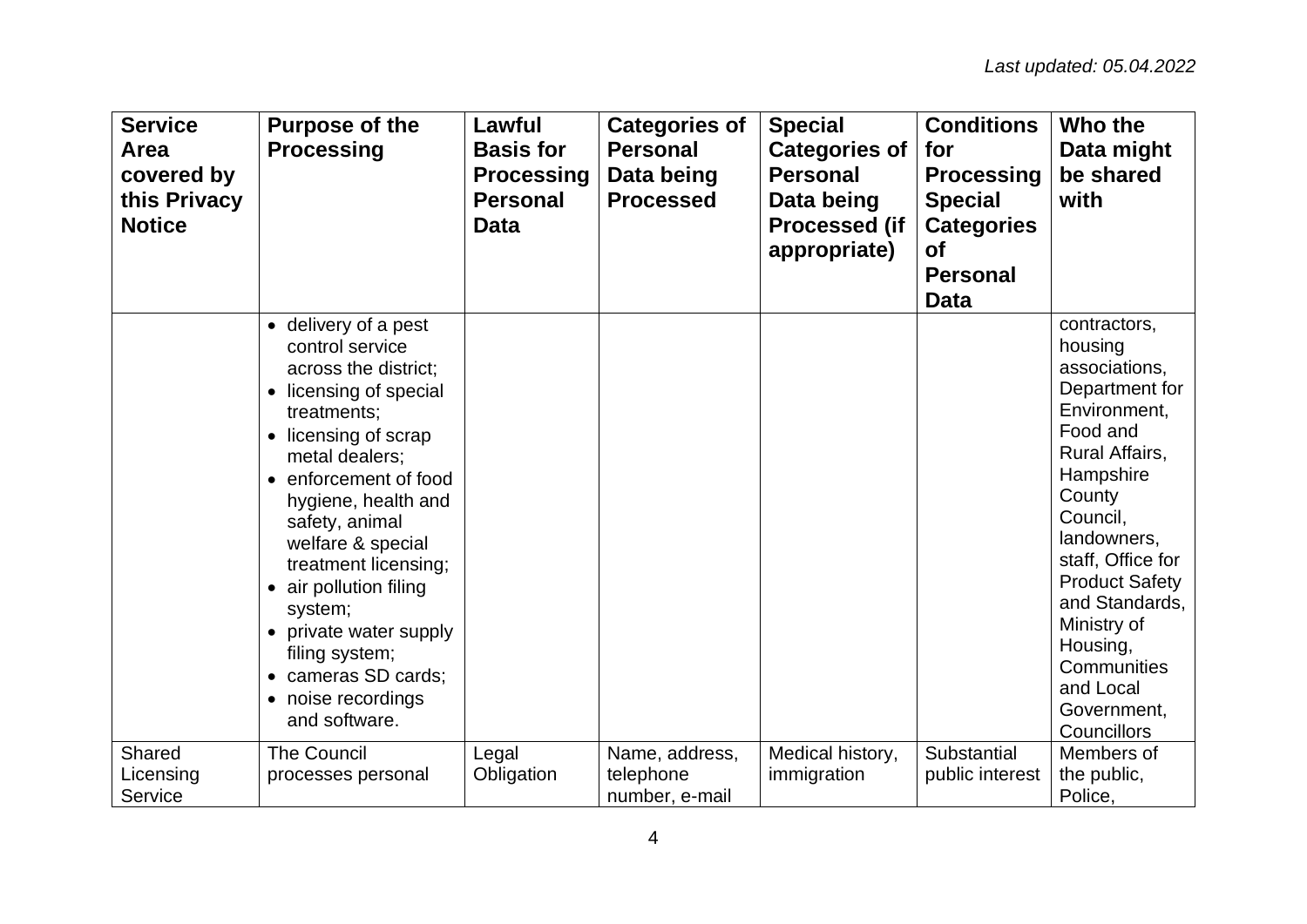| <b>Service</b><br>Area<br>covered by<br>this Privacy<br><b>Notice</b> | <b>Purpose of the</b><br><b>Processing</b>                                                                                                                                                                                                                                                                                                                                                                             | Lawful<br><b>Basis for</b><br><b>Processing</b><br><b>Personal</b><br><b>Data</b> | <b>Categories of</b><br><b>Personal</b><br>Data being<br><b>Processed</b>                                                                                                                                                                                                                                                                                                                            | <b>Special</b><br><b>Categories of</b><br><b>Personal</b><br>Data being<br><b>Processed (if</b><br>appropriate) | <b>Conditions</b><br>for<br><b>Processing</b><br><b>Special</b><br><b>Categories</b><br><b>of</b><br><b>Personal</b><br><b>Data</b> | Who the<br>Data might<br>be shared<br>with                                                                                                                                                                                                                                                                                                                                                  |
|-----------------------------------------------------------------------|------------------------------------------------------------------------------------------------------------------------------------------------------------------------------------------------------------------------------------------------------------------------------------------------------------------------------------------------------------------------------------------------------------------------|-----------------------------------------------------------------------------------|------------------------------------------------------------------------------------------------------------------------------------------------------------------------------------------------------------------------------------------------------------------------------------------------------------------------------------------------------------------------------------------------------|-----------------------------------------------------------------------------------------------------------------|-------------------------------------------------------------------------------------------------------------------------------------|---------------------------------------------------------------------------------------------------------------------------------------------------------------------------------------------------------------------------------------------------------------------------------------------------------------------------------------------------------------------------------------------|
|                                                                       | information for the<br>following purposes:<br>• to produce a licence<br>and enforce<br>licensing;<br>• service<br>requests/complaints;<br>• producing and<br>maintaining<br>statutory registers;<br>• to provide taxi and<br>private hire vehicle<br>licensing data as<br>required by the Air<br>Quality (Taxis and<br><b>Private Hire</b><br>Vehicles Database)<br>(England and<br><b>Wales) Regulations</b><br>2019; | <b>Public Task</b><br>Consent                                                     | address, NI<br>number, date of<br>birth, insurance<br>details, driving<br>licence number,<br>vehicle<br>registration<br>number, criminal<br>history, gender,<br>photo, legally<br>privileged<br>information,<br>witness<br>statements,<br>CCTV or video,<br>PACE transcript,<br>financial<br>information, date<br>licence valid,<br>date licence<br>expires, vehicle<br>is a taxi or<br>private hire | status,<br>nationality                                                                                          |                                                                                                                                     | Insurance<br>Companies,<br><b>Basingstoke</b><br>and Deane<br>Borough<br><b>Council Legal</b><br>Services,<br>Disclosure and<br><b>Barring</b><br>Service, Driver<br>and Vehicle<br>Licensing<br>Agency, Home<br>Office, Cabinet<br>Office, National<br>Fraud Initiative,<br>all responsible<br>bodies under<br>the Licensing<br>Act 2003<br>(Hampshire &<br>Isle of Wight<br>Fire & Rescue |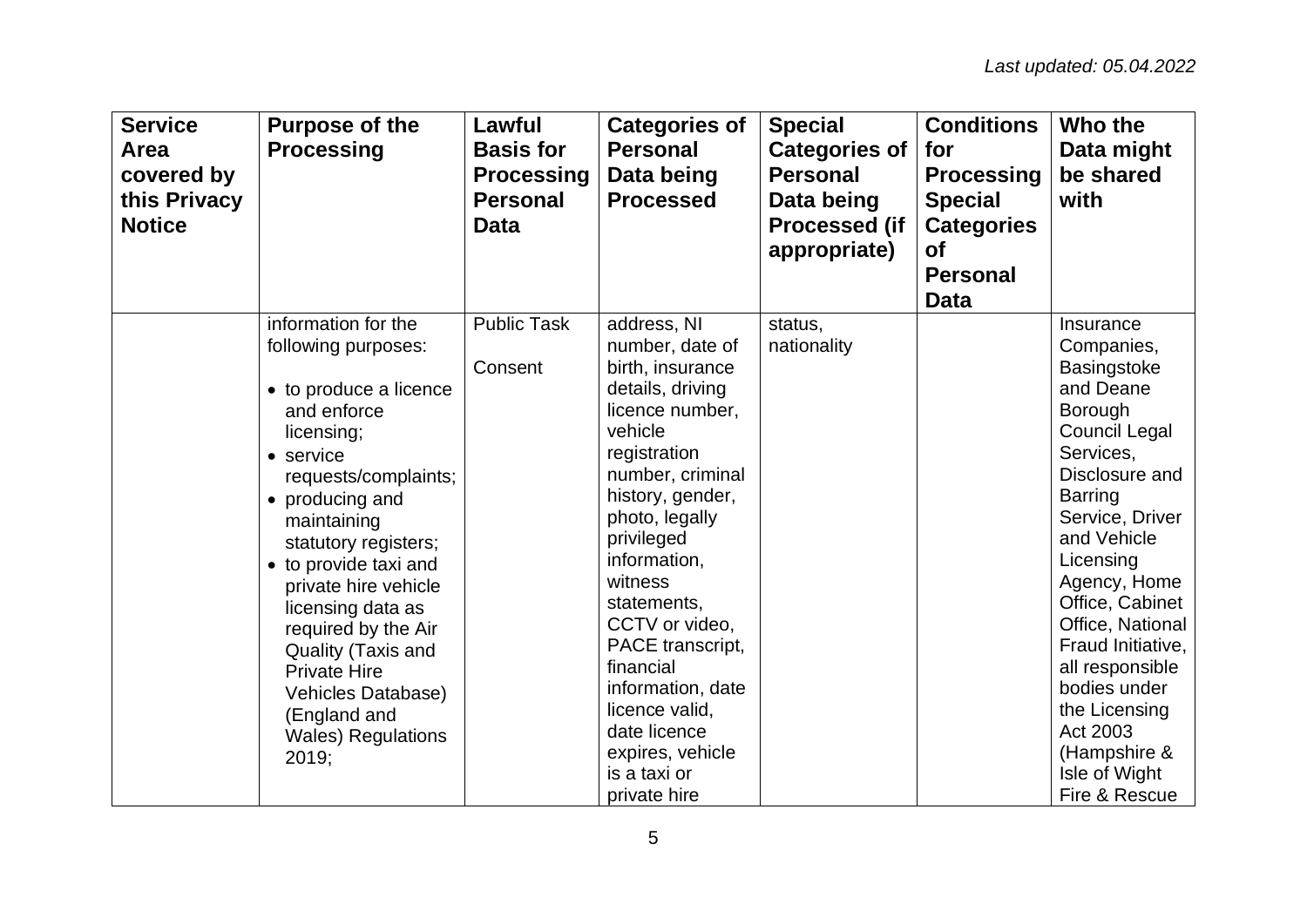| <b>Service</b><br>Area<br>covered by<br>this Privacy<br><b>Notice</b> | <b>Purpose of the</b><br><b>Processing</b>                                                                                                                                                                                                                                                                  | Lawful<br><b>Basis for</b><br><b>Processing</b><br><b>Personal</b><br><b>Data</b> | <b>Categories of</b><br><b>Personal</b><br>Data being<br><b>Processed</b>                     | <b>Special</b><br><b>Categories of</b><br><b>Personal</b><br>Data being<br><b>Processed (if</b><br>appropriate) | <b>Conditions</b><br>for<br><b>Processing</b><br><b>Special</b><br><b>Categories</b><br><b>of</b><br><b>Personal</b><br><b>Data</b> | Who the<br>Data might<br>be shared<br>with                                                                                                                                                                                                                                                                                                      |
|-----------------------------------------------------------------------|-------------------------------------------------------------------------------------------------------------------------------------------------------------------------------------------------------------------------------------------------------------------------------------------------------------|-----------------------------------------------------------------------------------|-----------------------------------------------------------------------------------------------|-----------------------------------------------------------------------------------------------------------------|-------------------------------------------------------------------------------------------------------------------------------------|-------------------------------------------------------------------------------------------------------------------------------------------------------------------------------------------------------------------------------------------------------------------------------------------------------------------------------------------------|
|                                                                       | • to share with all<br>responsible bodies<br>under the Licensing<br>Act 2003<br>(Hampshire & Isle of<br><b>Wight Fire &amp; Rescue</b><br>Service, HM<br>Revenue and<br>Customs, Trading<br>Standards,<br><b>Hampshire County</b><br><b>Council Children's</b><br>Services etc.) that<br>we work alongside. |                                                                                   | vehicle, unique<br>reference to the<br>licence number,<br>wheelchair<br>accessible<br>vehicle |                                                                                                                 |                                                                                                                                     | Service, HM<br>Revenue and<br>Customs,<br>Trading<br>Standards,<br>Hampshire<br><b>County Council</b><br>Children's<br>Services etc.),<br>staff,<br><b>Basingstoke</b><br>and Deane<br><b>Borough</b><br><b>Council Shared</b><br>Licensing<br>Service, Defra,<br>Department for<br>Transport,<br>Amazon Web<br>Services,<br><b>Councillors</b> |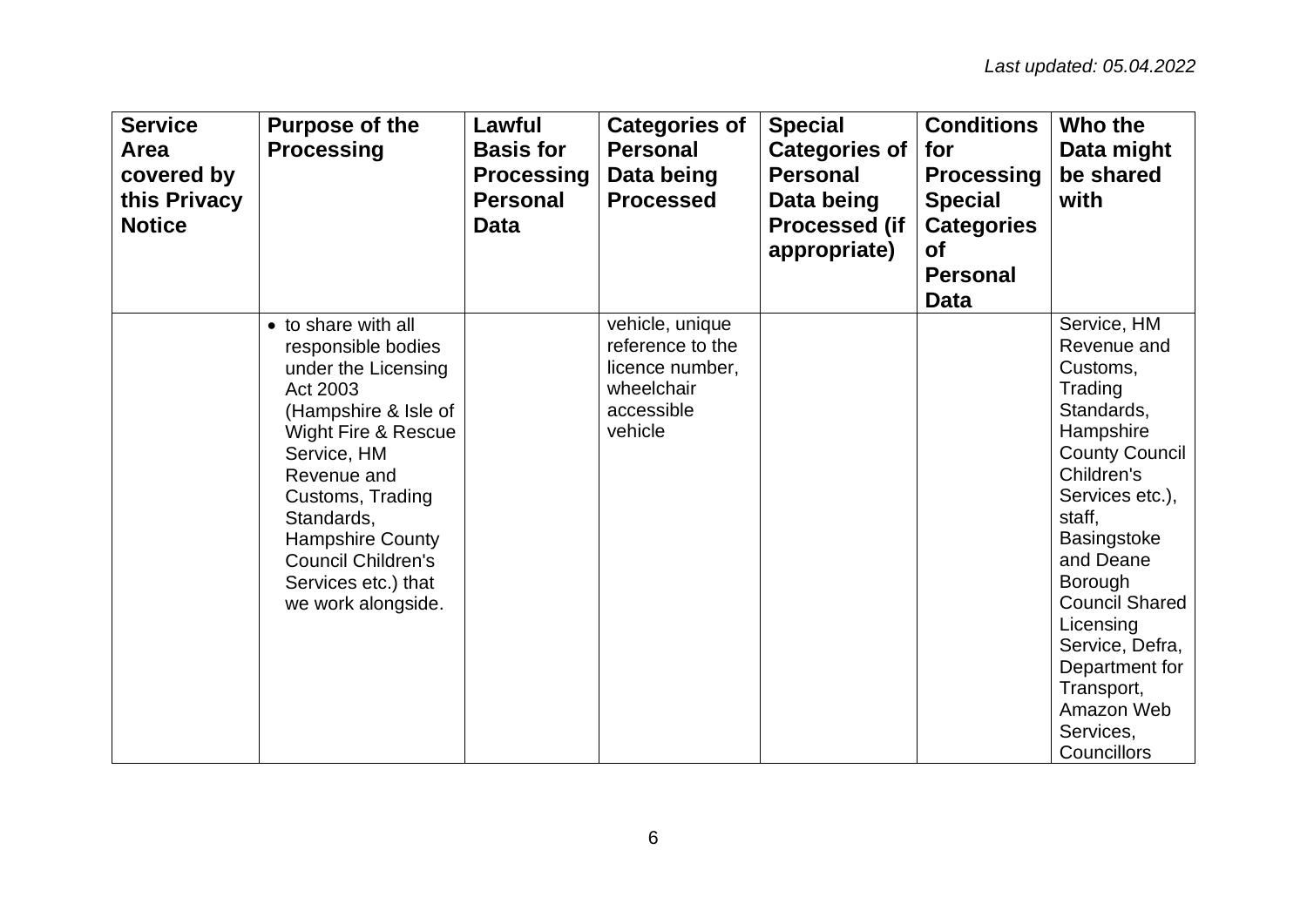| <b>Service</b><br>Area<br>covered by<br>this Privacy<br><b>Notice</b> | <b>Purpose of the</b><br><b>Processing</b>                                                                                                                                                                                                                                        | Lawful<br><b>Basis for</b><br><b>Processing</b><br><b>Personal</b><br><b>Data</b> | <b>Categories of</b><br><b>Personal</b><br>Data being<br><b>Processed</b>                                                | <b>Special</b><br><b>Categories of</b><br><b>Personal</b><br>Data being<br><b>Processed (if</b><br>appropriate) | <b>Conditions</b><br>for<br><b>Processing</b><br><b>Special</b><br><b>Categories</b><br><b>of</b><br><b>Personal</b><br><b>Data</b> | Who the<br>Data might<br>be shared<br>with                                                                                                                                                                                                                                                            |
|-----------------------------------------------------------------------|-----------------------------------------------------------------------------------------------------------------------------------------------------------------------------------------------------------------------------------------------------------------------------------|-----------------------------------------------------------------------------------|--------------------------------------------------------------------------------------------------------------------------|-----------------------------------------------------------------------------------------------------------------|-------------------------------------------------------------------------------------------------------------------------------------|-------------------------------------------------------------------------------------------------------------------------------------------------------------------------------------------------------------------------------------------------------------------------------------------------------|
| Dog Services                                                          | <b>The Council</b><br>processes personal<br>information for the<br>purposes of identifying<br>stray dogs and their<br>owners, investigating<br>complaints and<br>monitoring areas with<br>a high frequency of<br>dog fouling and<br>investigating dogs'<br>anti-social behaviour. | <b>Public Task</b>                                                                | Name, address,<br>telephone<br>number, e-mail<br>address, proof of<br>address,<br>vaccination<br>certificate, dog<br>tag | Proof of identity                                                                                               | Substantial<br>public interest                                                                                                      | <b>Royal Society</b><br>for the<br>Prevention of<br>Cruelty to<br>Animals,<br>Police.<br>nominated<br>kennels, dog<br>charities, dog<br>rehoming<br>trusts, local<br>vets, staff,<br>Councillors,<br>East<br>Hampshire<br><b>District Council</b><br>enforcement<br>officers,<br>contract<br>provider |
| Health and<br>Safety                                                  | <b>The Council</b><br>processes personal<br>information for the                                                                                                                                                                                                                   | Legal<br>Obligation                                                               | Name, address,<br>telephone<br>number, e-mail                                                                            | Health data                                                                                                     | Substantial<br>public interest                                                                                                      | Corporate<br>Medical<br>Services,                                                                                                                                                                                                                                                                     |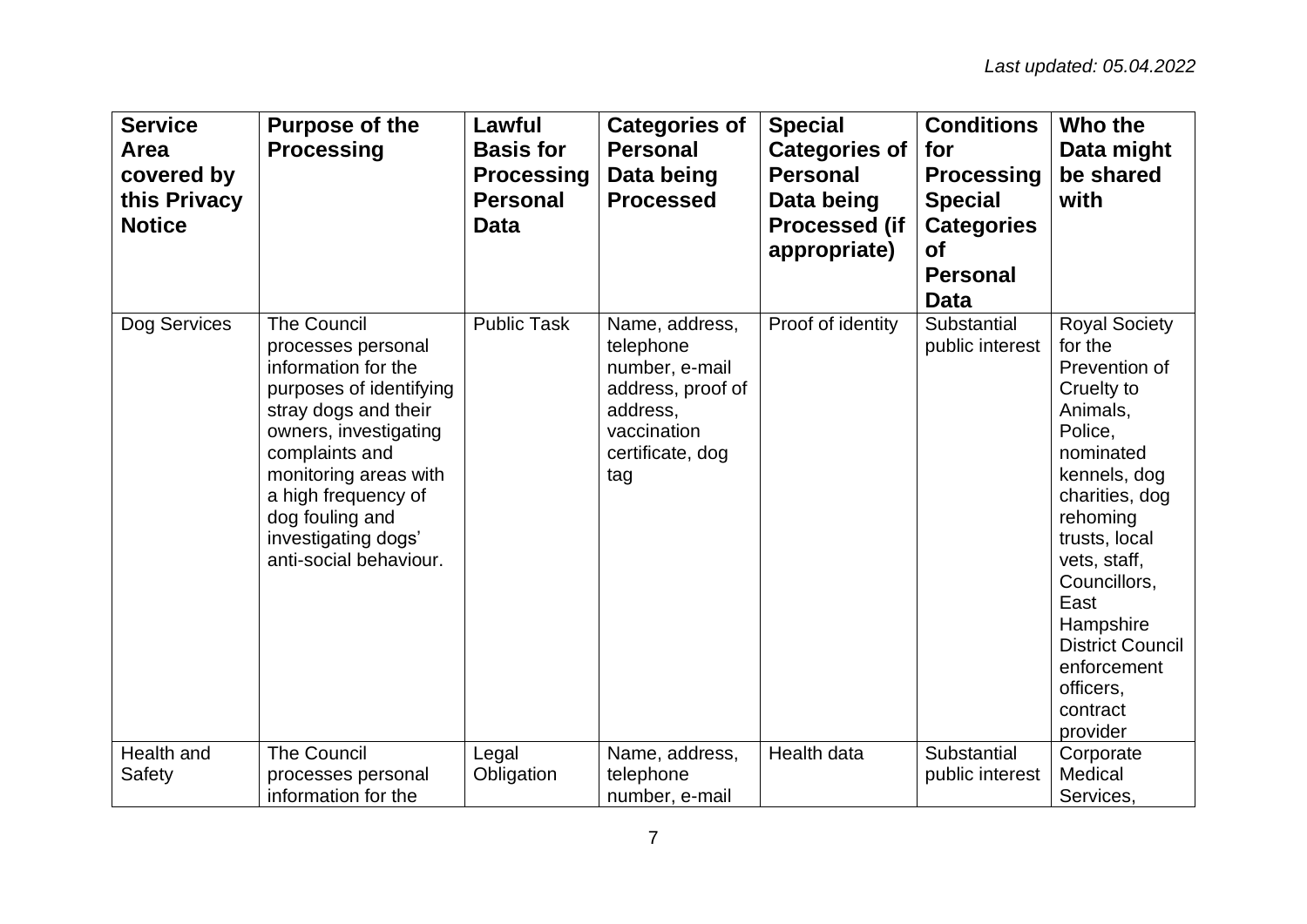| <b>Service</b><br>Area<br>covered by<br>this Privacy<br><b>Notice</b> | <b>Purpose of the</b><br><b>Processing</b>                                                                                                                                                           | Lawful<br><b>Basis for</b><br><b>Processing</b><br><b>Personal</b><br><b>Data</b> | <b>Categories of</b><br><b>Personal</b><br>Data being<br><b>Processed</b>  | <b>Special</b><br><b>Categories of</b><br><b>Personal</b><br>Data being<br><b>Processed (if</b><br>appropriate) | <b>Conditions</b><br>for<br><b>Processing</b><br><b>Special</b><br><b>Categories</b><br>Οf<br><b>Personal</b><br><b>Data</b> | Who the<br>Data might<br>be shared<br>with                                                                                                                      |
|-----------------------------------------------------------------------|------------------------------------------------------------------------------------------------------------------------------------------------------------------------------------------------------|-----------------------------------------------------------------------------------|----------------------------------------------------------------------------|-----------------------------------------------------------------------------------------------------------------|------------------------------------------------------------------------------------------------------------------------------|-----------------------------------------------------------------------------------------------------------------------------------------------------------------|
|                                                                       | purposes of the<br>recording of accidents,<br>incidents and<br>outcomes of<br>investigations into<br>causative factors and<br>audiometry and other<br>occupational<br>health/disease<br>assessments. |                                                                                   | address, age,<br>date of birth                                             |                                                                                                                 |                                                                                                                              | Health and<br>Safety<br>Executive,<br>insurance<br>companies,<br>Basingstoke<br>and Deane<br>Borough<br><b>Council Legal</b><br>Services, staff,<br>Councillors |
| Planning<br>Enforcement                                               | <b>The Council</b><br>processes personal<br>information for the<br>purposes of:<br>• enforcement of<br>planning<br>enforcement<br>functions;<br>• enforcement of<br>breaches of<br>planning;         | <b>Public Task</b><br>Legal<br>Obligation                                         | Name, address,<br>telephone<br>number, e-mail<br>address, date of<br>birth | Medical<br>information                                                                                          | Substantial<br>public interest                                                                                               | <b>Basingstoke</b><br>and Deane<br>Borough<br><b>Council Legal</b><br>Services,<br>Planning<br>Inspectorate,<br>staff                                           |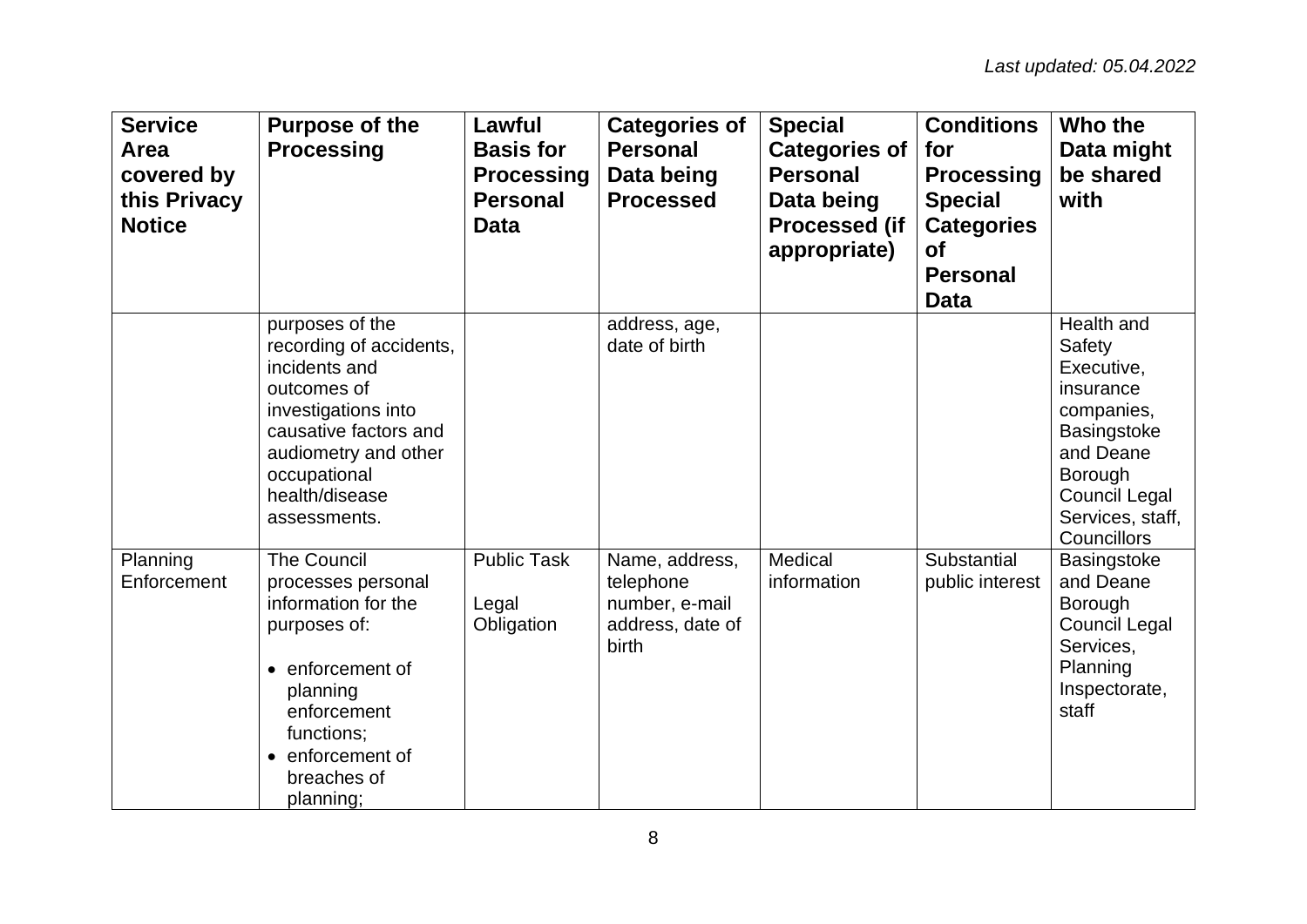| <b>Service</b><br>Area<br>covered by<br>this Privacy<br><b>Notice</b> | <b>Purpose of the</b><br><b>Processing</b>                                                                                                                                                                                                                                                                                                                                       | Lawful<br><b>Basis for</b><br><b>Processing</b><br><b>Personal</b><br><b>Data</b> | <b>Categories of</b><br><b>Personal</b><br>Data being<br><b>Processed</b>                              | <b>Special</b><br><b>Categories of</b><br><b>Personal</b><br>Data being<br><b>Processed (if</b><br>appropriate) | <b>Conditions</b><br>for<br><b>Processing</b><br><b>Special</b><br><b>Categories</b><br><b>of</b><br><b>Personal</b><br><b>Data</b> | Who the<br>Data might<br>be shared<br>with                                                                                                              |
|-----------------------------------------------------------------------|----------------------------------------------------------------------------------------------------------------------------------------------------------------------------------------------------------------------------------------------------------------------------------------------------------------------------------------------------------------------------------|-----------------------------------------------------------------------------------|--------------------------------------------------------------------------------------------------------|-----------------------------------------------------------------------------------------------------------------|-------------------------------------------------------------------------------------------------------------------------------------|---------------------------------------------------------------------------------------------------------------------------------------------------------|
|                                                                       | • investigation and<br>enforcement<br>following receipt of<br>allegations of<br>breaches of<br>planning.                                                                                                                                                                                                                                                                         |                                                                                   |                                                                                                        |                                                                                                                 |                                                                                                                                     |                                                                                                                                                         |
| <b>Planning Policy</b>                                                | <b>The Council</b><br>processes personal<br>information for the<br>purposes of assisting<br>in the making of<br>statutory development<br>plans (e.g. the local<br>plan and<br>neighbourhood plans)<br>and other planning<br>documents, including<br>the community<br>infrastructure levy, a<br>statutory duty to hold<br>self-build and<br>brownfield registers<br>and undertake | <b>Public Task</b><br>Legal<br>Obligation<br>Consent                              | Name, address,<br>telephone<br>number, e-mail<br>address, job title,<br>organisation,<br>date of birth | Health, race,<br>ethnic origin<br>information,<br>nationality,<br>disability<br>information                     | Substantial<br>public interest<br><b>Explicit</b><br>consent                                                                        | Planning<br>Inspectorate,<br>staff,<br>independent<br>examiners,<br>town and<br>parish councils<br>as part of<br>Neighbourhood<br>Planning<br>processes |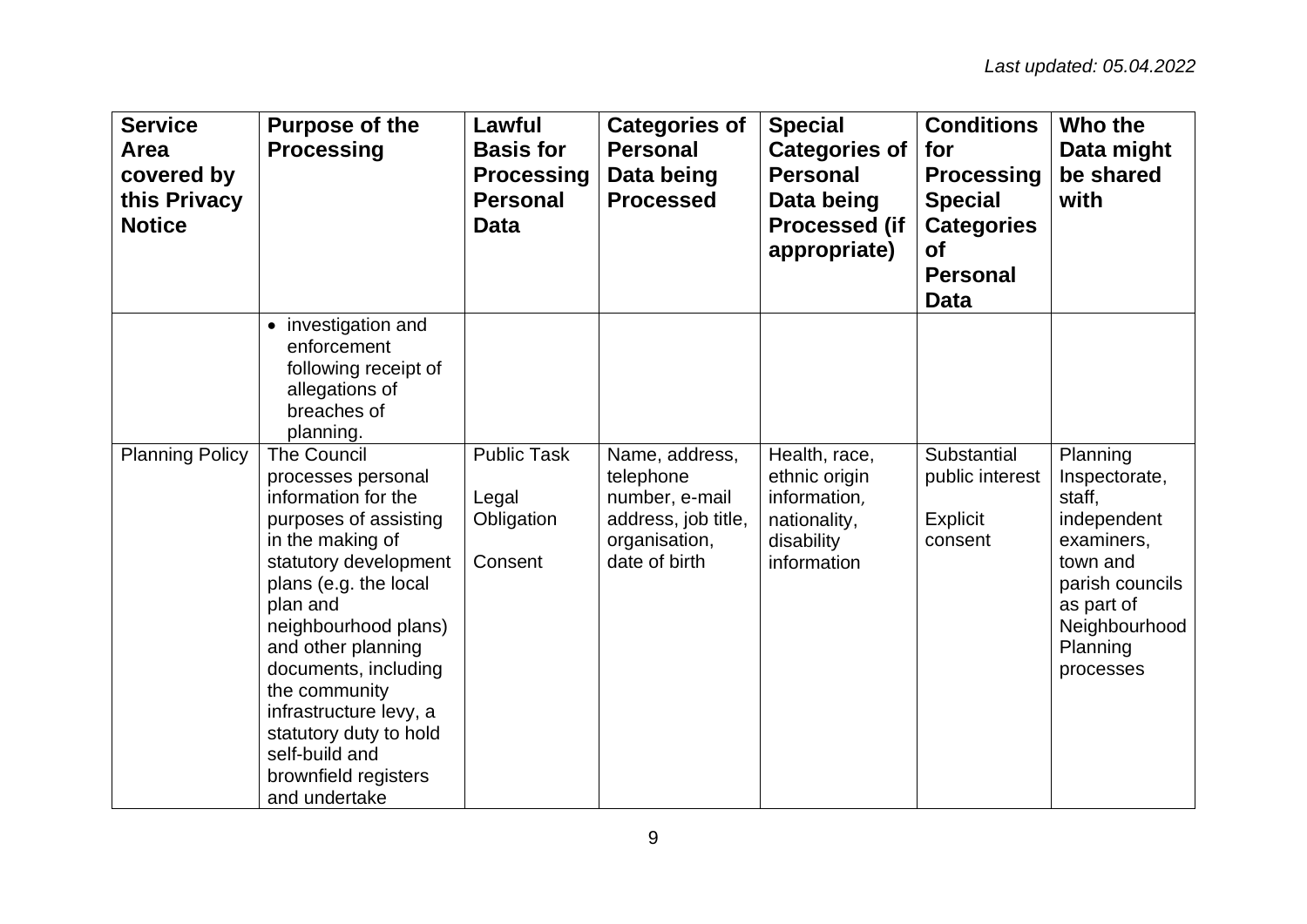| <b>Service</b><br>Area<br>covered by<br>this Privacy<br><b>Notice</b> | <b>Purpose of the</b><br><b>Processing</b>                                                                                                                                                                                               | Lawful<br><b>Basis for</b><br><b>Processing</b><br><b>Personal</b><br><b>Data</b> | <b>Categories of</b><br><b>Personal</b><br>Data being<br><b>Processed</b>                                                                                                                       | <b>Special</b><br><b>Categories of</b><br><b>Personal</b><br>Data being<br><b>Processed (if</b><br>appropriate) | <b>Conditions</b><br>for<br><b>Processing</b><br><b>Special</b><br><b>Categories</b><br><b>of</b><br><b>Personal</b><br><b>Data</b> | Who the<br>Data might<br>be shared<br>with                                                                                                  |
|-----------------------------------------------------------------------|------------------------------------------------------------------------------------------------------------------------------------------------------------------------------------------------------------------------------------------|-----------------------------------------------------------------------------------|-------------------------------------------------------------------------------------------------------------------------------------------------------------------------------------------------|-----------------------------------------------------------------------------------------------------------------|-------------------------------------------------------------------------------------------------------------------------------------|---------------------------------------------------------------------------------------------------------------------------------------------|
|                                                                       | research and area<br>analysis.                                                                                                                                                                                                           |                                                                                   |                                                                                                                                                                                                 |                                                                                                                 |                                                                                                                                     |                                                                                                                                             |
| <b>Facilities</b>                                                     | The Council<br>processes personal<br>information for the<br>purposes of the desk<br>booking system and<br>for keeping a record of<br>staff swiping/signing in<br>and out of the building<br>for security and fire<br>evacuation records. | <b>Public Task</b>                                                                | Name, date and<br>time, swipe card<br>number, photo,<br>e-mail address                                                                                                                          | <b>Disability</b><br>information                                                                                | Substantial<br>public interest                                                                                                      | Elmdale<br>Maintenance<br>Ltd, staff, Sign<br>in App                                                                                        |
| Fly-tipping                                                           | <b>The Council</b><br>processes personal<br>information for the<br>purposes of enforcing<br>the Environmental<br>Protection Act 1990<br>and the Anti-social<br>Behaviour, Crime and<br>Policing Act 2014.                                | Legal<br>Obligation<br><b>Public Task</b>                                         | Name, address,<br>telephone<br>number, e-mail<br>address, vehicle<br>registration, stills,<br>video images,<br>date of birth,<br>place of work<br>address, work<br>telephone<br>number, work e- | Racial or ethnic<br>origin data, data<br>concerning<br>health                                                   | Substantial<br>public interest                                                                                                      | Environment<br>Agency,<br>Police.<br>landowners,<br>Hampshire<br>County<br>Council, other<br>local<br>authorities<br>(including<br>'Partner |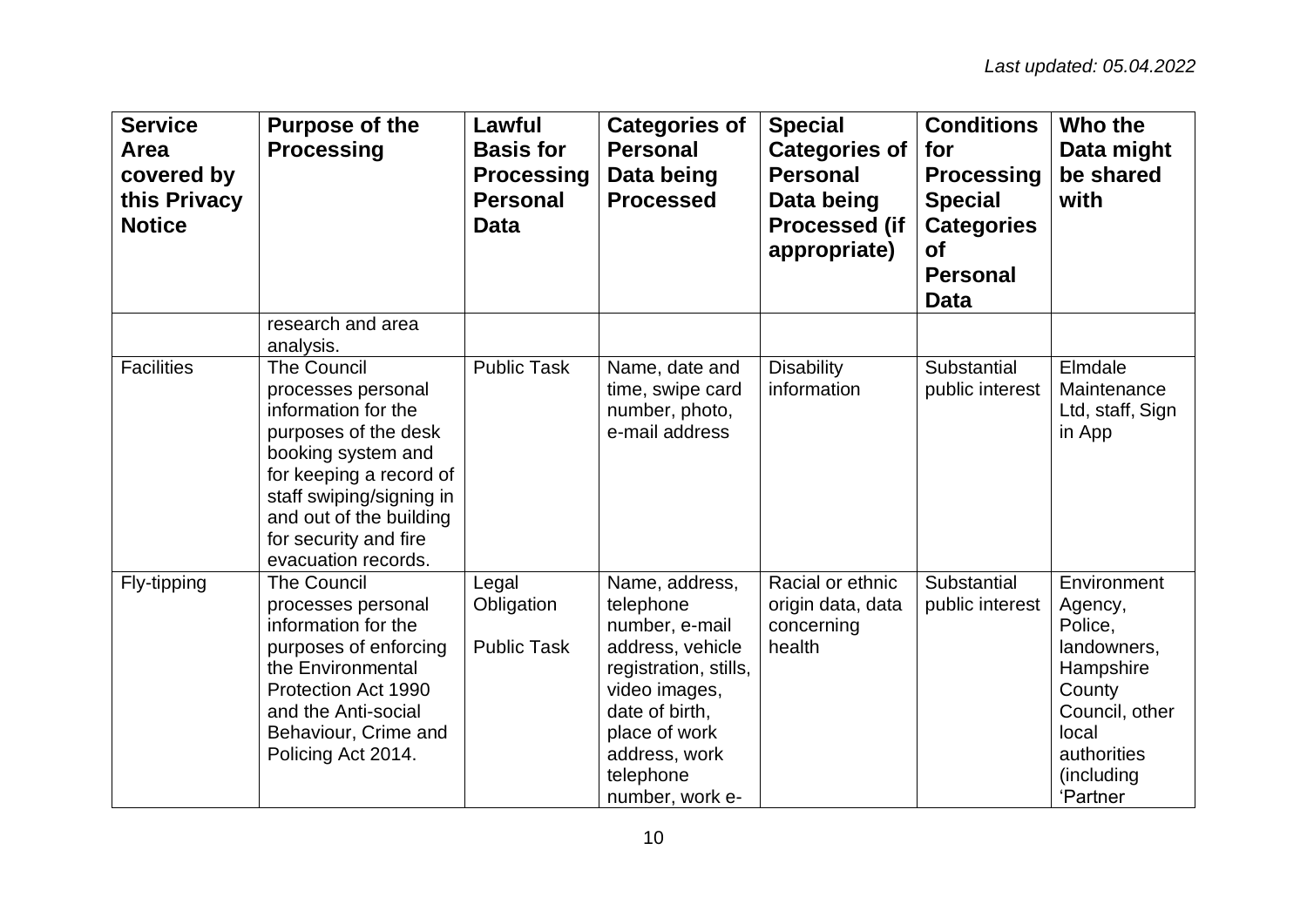| <b>Service</b><br>Area<br>covered by<br>this Privacy<br><b>Notice</b> | <b>Purpose of the</b><br><b>Processing</b>                                                                          | Lawful<br><b>Basis for</b><br><b>Processing</b><br><b>Personal</b><br><b>Data</b> | <b>Categories of</b><br><b>Personal</b><br>Data being<br><b>Processed</b> | <b>Special</b><br><b>Categories of</b><br><b>Personal</b><br>Data being<br><b>Processed (if</b><br>appropriate) | <b>Conditions</b><br>for<br><b>Processing</b><br><b>Special</b><br><b>Categories</b><br><b>of</b><br><b>Personal</b><br><b>Data</b> | Who the<br>Data might<br>be shared<br>with                                                                                                                                                                                                                                                    |
|-----------------------------------------------------------------------|---------------------------------------------------------------------------------------------------------------------|-----------------------------------------------------------------------------------|---------------------------------------------------------------------------|-----------------------------------------------------------------------------------------------------------------|-------------------------------------------------------------------------------------------------------------------------------------|-----------------------------------------------------------------------------------------------------------------------------------------------------------------------------------------------------------------------------------------------------------------------------------------------|
|                                                                       |                                                                                                                     |                                                                                   | mail address,<br>criminal offence<br>data                                 |                                                                                                                 |                                                                                                                                     | Organisations'<br>as defined in<br>the Hampshire<br>Fly-tipping<br>Data Sharing<br>Agreement),<br>staff,<br><b>Basingstoke</b><br>and Deane<br>Borough<br><b>Council Legal</b><br>Services,<br><b>Basingstoke</b><br>and Deane<br>Borough<br><b>Council Waste</b><br>and Recycling<br>Service |
| Local Land<br>Charges                                                 | <b>The Council</b><br>processes personal<br>information for the<br>purposes of carrying<br>out official searches of | <b>Public Task</b><br>Consent                                                     | Name, address,<br>e-mail<br>address,<br>telephone<br>number, financial    | Not applicable                                                                                                  | <b>Not</b><br>applicable                                                                                                            | Capita, Five<br>Councils<br>Partnership,<br>Northgate M3,<br>staff, external                                                                                                                                                                                                                  |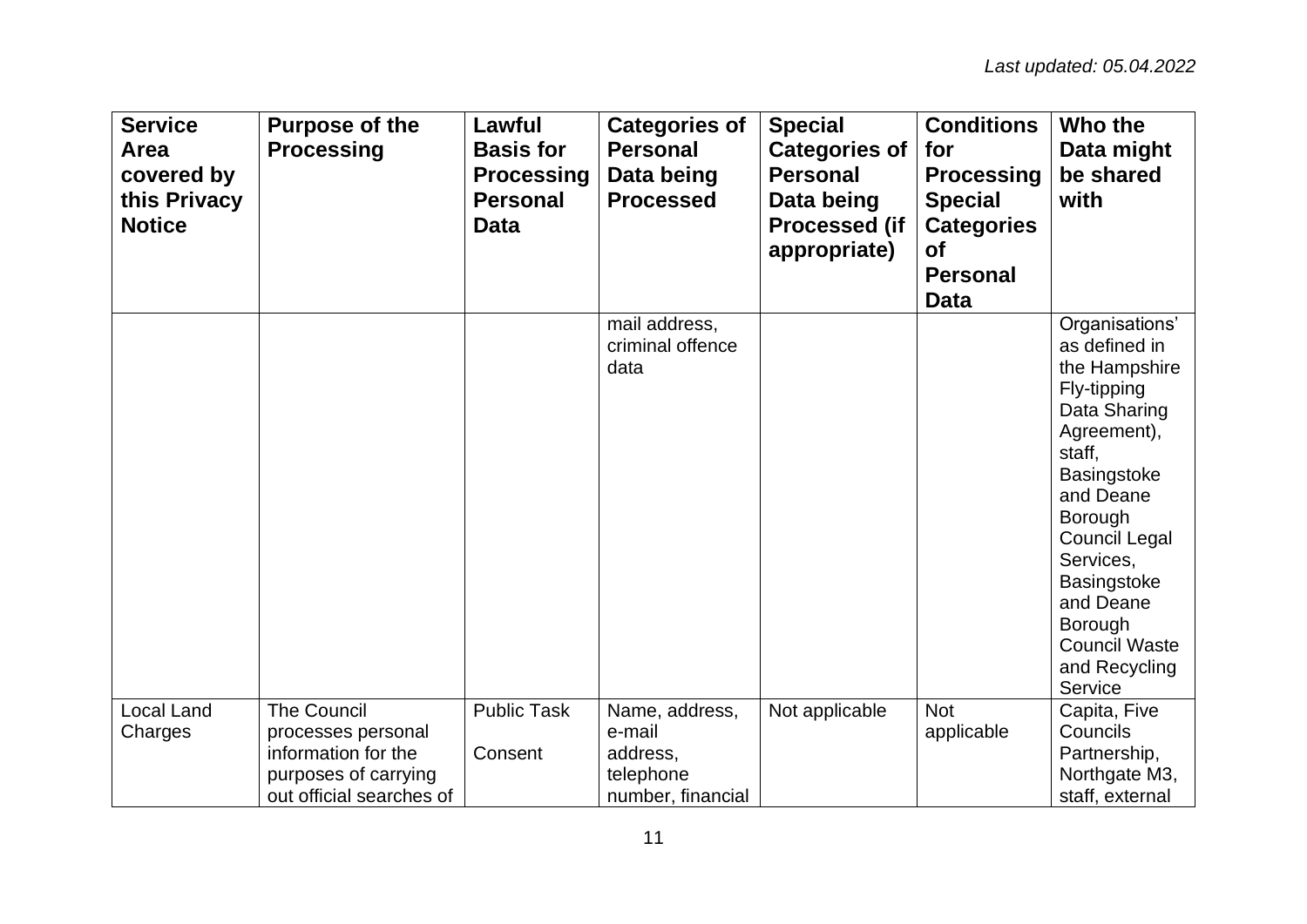| <b>Service</b><br>Area<br>covered by<br>this Privacy<br><b>Notice</b> | <b>Purpose of the</b><br><b>Processing</b>                                                                                                                                                                                                                 | Lawful<br><b>Basis for</b><br><b>Processing</b><br><b>Personal</b><br><b>Data</b> | <b>Categories of</b><br><b>Personal</b><br>Data being<br><b>Processed</b> | <b>Special</b><br><b>Categories of</b><br><b>Personal</b><br>Data being<br><b>Processed (if</b><br>appropriate) | <b>Conditions</b><br>for<br><b>Processing</b><br><b>Special</b><br><b>Categories</b><br><b>of</b><br><b>Personal</b><br><b>Data</b> | Who the<br>Data might<br>be shared<br>with                                                                                                                                                                                                                                                                                          |
|-----------------------------------------------------------------------|------------------------------------------------------------------------------------------------------------------------------------------------------------------------------------------------------------------------------------------------------------|-----------------------------------------------------------------------------------|---------------------------------------------------------------------------|-----------------------------------------------------------------------------------------------------------------|-------------------------------------------------------------------------------------------------------------------------------------|-------------------------------------------------------------------------------------------------------------------------------------------------------------------------------------------------------------------------------------------------------------------------------------------------------------------------------------|
|                                                                       | the Land Charges<br>Register<br>to inform buyers of<br>any obligations or<br>restrictions on the<br>property to which the<br>search<br>relates, as required<br>under the Local Land<br>Charges Act 1975 and<br>for feedback on the<br>Land Charges Portal. |                                                                                   | information,<br>comments                                                  |                                                                                                                 |                                                                                                                                     | organisations<br>to process your<br>search<br>application,<br>including<br>solicitors (who<br>request a<br>search or copy<br>documents),<br>members of<br>the public (who<br>request a<br>search),<br>personal<br>search<br>organisations<br>and<br>Hampshire<br>County<br>Council.<br><b>The Council</b><br>also receive<br>search |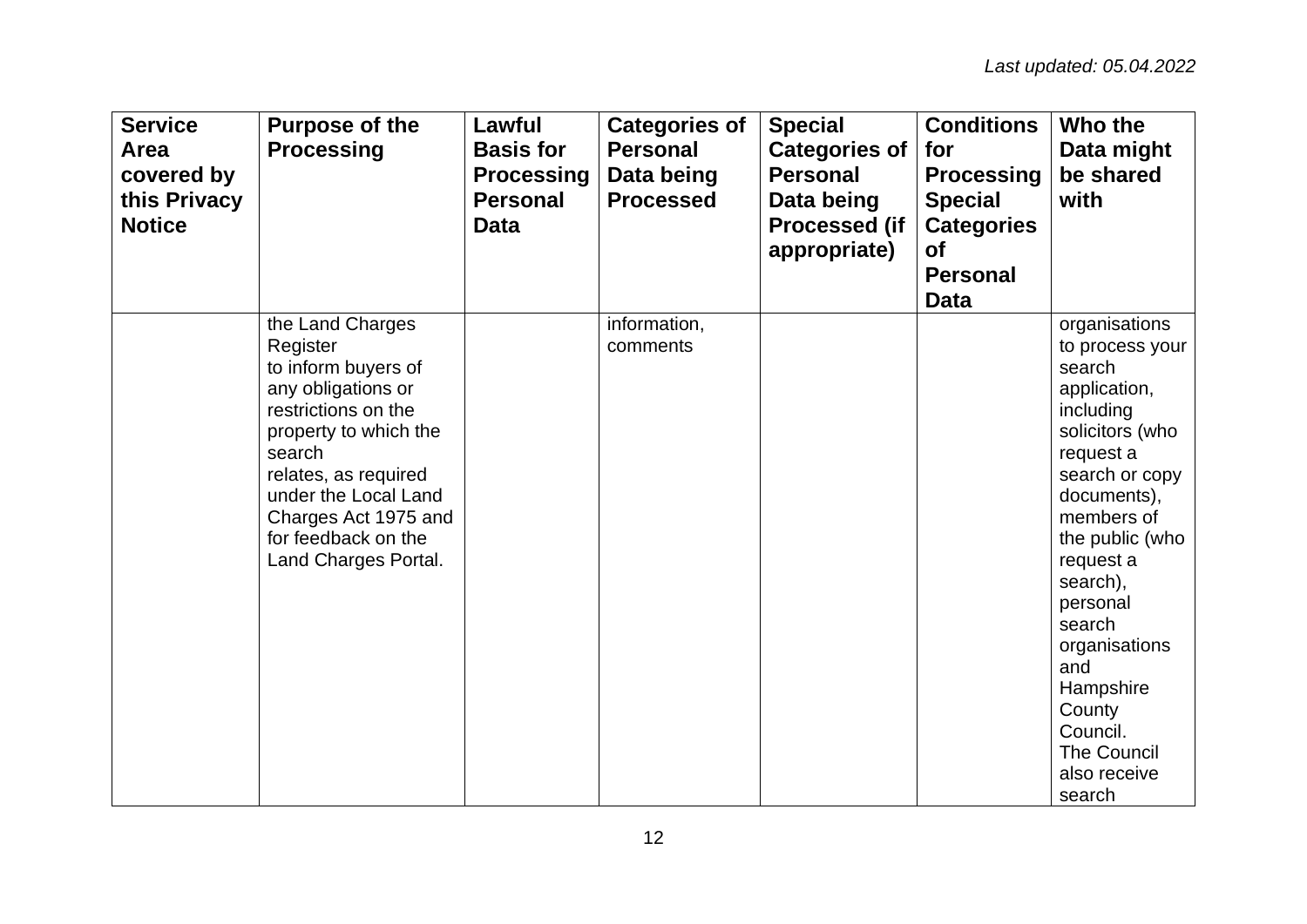| <b>Service</b><br>Area<br>covered by<br>this Privacy<br><b>Notice</b> | <b>Purpose of the</b><br><b>Processing</b>                                                                                                    | Lawful<br><b>Basis for</b><br><b>Processing</b><br><b>Personal</b><br><b>Data</b> | <b>Categories of</b><br><b>Personal</b><br>Data being<br><b>Processed</b>                                           | <b>Special</b><br><b>Categories of</b><br><b>Personal</b><br>Data being<br><b>Processed (if</b><br>appropriate) | <b>Conditions</b><br>for<br><b>Processing</b><br><b>Special</b><br><b>Categories</b><br><b>of</b><br><b>Personal</b><br><b>Data</b> | Who the<br>Data might<br>be shared<br>with                                                                                                                                              |
|-----------------------------------------------------------------------|-----------------------------------------------------------------------------------------------------------------------------------------------|-----------------------------------------------------------------------------------|---------------------------------------------------------------------------------------------------------------------|-----------------------------------------------------------------------------------------------------------------|-------------------------------------------------------------------------------------------------------------------------------------|-----------------------------------------------------------------------------------------------------------------------------------------------------------------------------------------|
|                                                                       |                                                                                                                                               |                                                                                   |                                                                                                                     |                                                                                                                 |                                                                                                                                     | applications<br>submitted<br>through the<br>following online<br>portals:<br>• National<br>Land<br>Information<br>Service<br>$\bullet$ tmgroup<br>• Socrata                              |
| <b>Street Naming</b><br>and Numbering                                 | <b>The Council</b><br>processes personal<br>information to enable<br>the assessment of<br>applications for street<br>naming and<br>numbering. | Legal<br>Obligation                                                               | Name, e-mail<br>address,<br>telephone<br>number,<br>address,<br>financial<br>information<br>(chargeable<br>service) | Not applicable                                                                                                  | <b>Not</b><br>applicable                                                                                                            | Staff. Only the<br>address<br>information is<br>shared with<br>other sections<br>of the Council<br>and other<br>organisations,<br>such as Royal<br>Mail, Land<br>Registry,<br>Hampshire |